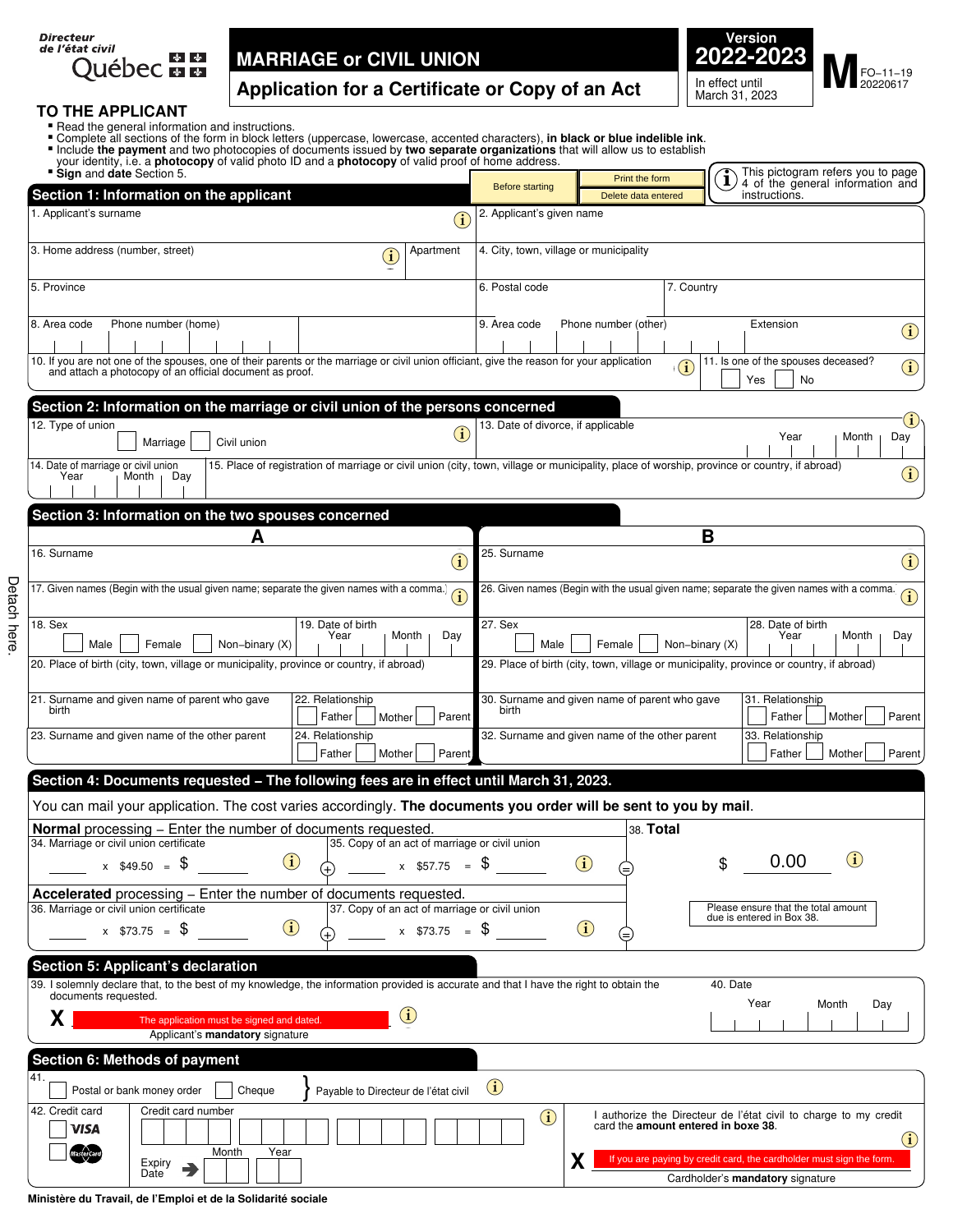

### **General Information and Instructions**

## **for an Application for a Certificate or Copy of an Act**

Do not return this document with your application.

# **What should you know?**

Certificates and copies of acts are official and distinct documents issued by the Directeur de l'état civil relating to births, marriages, civil unions or deaths entered in the Québec register of civil status.

These documents show the information that appears in the original act, exactly as entered and spelled in the register, **and not the information provided in the** *Application for a Certificate or a Copy of an Act*. Moreover, certificates and copies of acts are issued in the same language that the event was registered.

### **Application for a certificate or copy of an act of birth, marriage, civil union or death**

- Certificates and copies of an act for each of these events are obtained by using the corresponding form.
- Ensure that you have a version of the form that is up−to−date in order to avoid any delay in processing your application.
- The version of the form is indicated in the upper right−hand corner, next to its title.
- The forms are available on our website or by contacting us.
- You can submit your application using one of our online services, at **www.etatcivil.gouv.qc.ca**. In doing so, you will pay a lesser fee for your documents, as well as avoid postal delivery times.

### **Entering a civil status event in the register**

It is important to point out that, for a civil status document to be issued regarding a marriage or a civil union, it must first be entered in the Québec register of civil status. An application for a certificate or copy of an act, or an attestation for that event can be processed only once registration is completed. To find out the time limit for entering an event in the register, see our website or contact us.

### **Cancelling or modifying an** *Application for a Certificate or Copy of an Act*

An *Application for a Certificate or Copy of an Act* **cannot be cancelled or modified**.

### **Who can be the applicant?**

The **applicant** is the person who requests the certificate or copy of an act of marriage or civil union.

To protect the identity of the persons entered in the Québec civil status register, a certificate of marriage or civil union or a copy of an act of marriage or civil union can only be issued to persons mentioned in the act in question or to those who establish their interest.

### **If the applicant is someone other than one of the spouses, one of their parents or the marriage or civil union officiant**

If you are not one of the spouses, one of their parents or the marriage or civil union officiant, you are not mentioned in the act in question. You must therefore establish your interest in applying by providing a reason that is supported by a document, as per the instructions on page 4. The Directeur de l'état civil will evaluate the reason given.

### **If the application concerns someone who is deceased**

If the application concerns someone who is deceased, the certificate or copy of an act may be issued to that person's child or sibling, even if they are not mentioned in the act, without the need to provide a document supporting the reason given. It is nevertheless necessary, as per the instructions on page 4, to allow the Directeur de l'état civil to verify the applicant's family ties to the deceased.

### **Lawyers and notaries**

If you are a lawyer or notary and are completing an application on behalf of your client, you must enter your member number following your surname in Box 1 of the form, as well as your client's file number in Box 10 of the form.

٧

| To ensure that my application will be processed<br>without additional delay: |
|------------------------------------------------------------------------------|
| I have completed all sections of the form                                    |

I have completed **all sections** of the form.

I have completed the form in block letters (uppercase, lowercase, accented characters), **in black or blue indelible ink**.

I have attached a legible **photocopy** of a valid photo ID.

I have attached a legible **photocopy** of a valid proof of home address.

I have **signed** and **dated** Section 5.

I have ensured that the documents requested are the ones I require.

I have included the **payment** corresponding to the type of processing selected.

# **Checklist Protection of personal information**

The information gathered on this form is used solely to process your application. Failure to provide this information may result in delay or the refusal of your application. Only our authorized personnel can access this information. **Example Institute that**<br>
The Contribute of Copy of an Act<br>
This secure when the security parameterism<br>
This secure when the particular of Finite civilization to the finite particular the conjunities<br>
The conjunities of th

You can consult your personal information and correct it within the prescribed legal framework. This personal information is shared with other organizations only where permitted by law.

# **Website and online services**

Please visit our website at **www.etatcivil.gouv.qc.ca** for information about our services, to download our forms or to access our online services.

### **Save up by filing your application online!**

Use DE*Clic!* or DE*Clic!* Express (certain conditions apply) to apply for a certificate or a copy of an act online. You will pay a lesser fee for such documents as compared to an application sent by mail. Try it!

1 of 4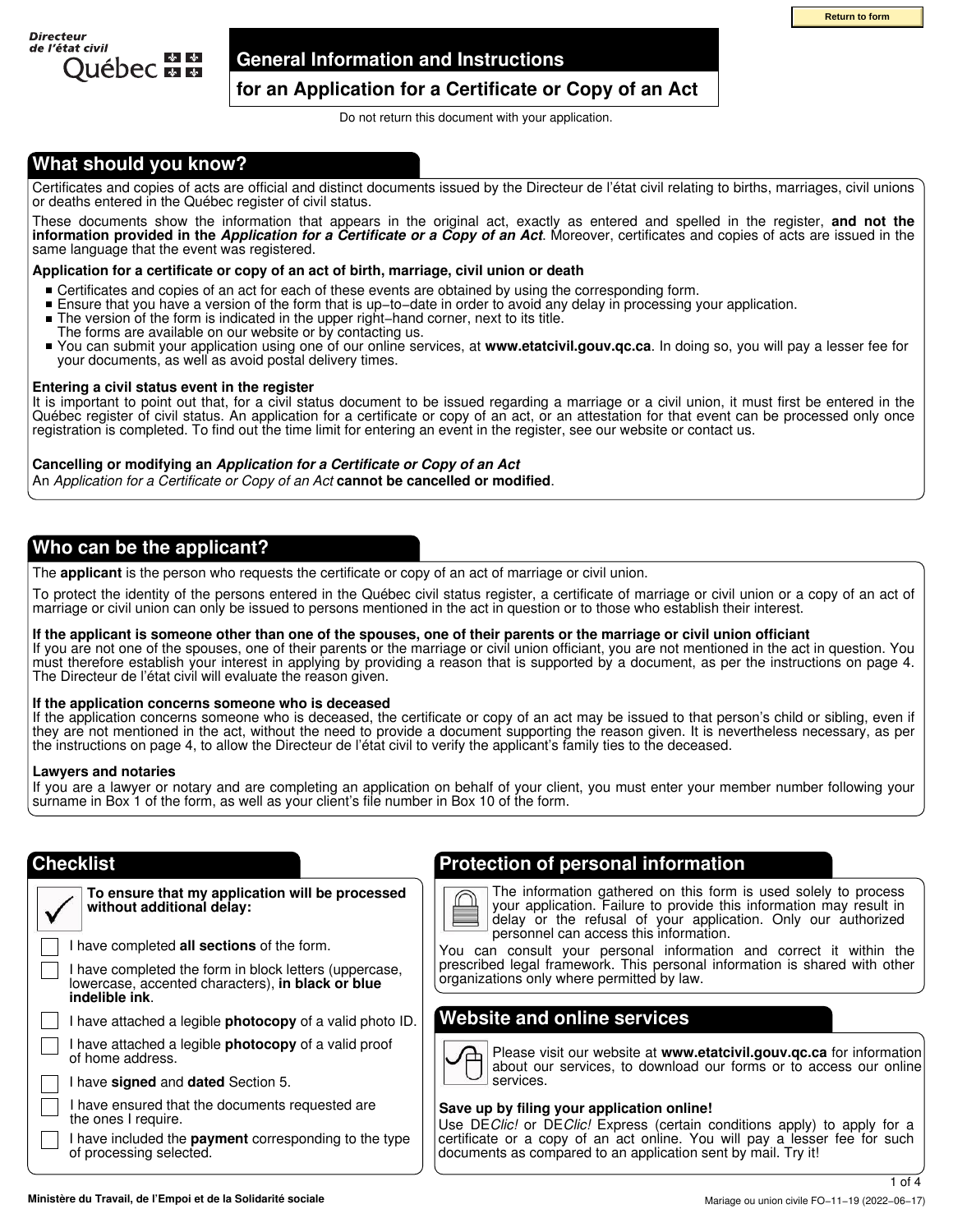# **Which document to request: the certificate or a copy of an act of marriage or civil union?**

Before applying, find out the type of document required by the organization to whom it must be presented.

| <b>Type of document</b>                                                                                                                                                                                                                                               | Information contained in the document*                                                                                                                                                                                                   |
|-----------------------------------------------------------------------------------------------------------------------------------------------------------------------------------------------------------------------------------------------------------------------|------------------------------------------------------------------------------------------------------------------------------------------------------------------------------------------------------------------------------------------|
| Marriage certificate<br>21.5 cm x 18.5 cm                                                                                                                                                                                                                             | Surnames, given names and sex of the spouses, date and place of the marriage, registration number, document number (since March 29, 2005), date of issue and, where applicable, notation entered in the act since it was drawn           |
| Civil union certificate<br>21.5 cm x 18.5 cm                                                                                                                                                                                                                          | Surnames, given names and sex of the spouses, date and place of the civil union, registration number, document number<br>(since March 29, 2005), date of issue and, where applicable, notation entered in the act since it was drawn up. |
| Integral reproduction of the information contained in the act, document number (since March 29, 2005) and date of issue.<br>Copy of an act<br>of marriage<br>21.5 cm x 26.7 cm<br>Note: This document may show information pertaining to several civil status events. |                                                                                                                                                                                                                                          |
| Copy of an act<br>of civil union<br>21.5 cm x 26.7 cm                                                                                                                                                                                                                 | Integral reproduction of the information contained in the act, document number (since March 29, 2005) and date of issue.<br>Note: This document may show information pertaining to several civil status events.                          |

\* Information may be missing if the event occurred before 1994.

# **Fees and processing time**

The fee charged to issue a document varies according to how the application is submitted and the type of processing selected. We offer **normal** and **accelerated** processing.

If you choose normal processing, the document will be sent by regular mail. If you choose accelerated processing, the document will be mailed to you via Xpresspost (available only if the delivery address is in Canada).

### **Fees and processing time \***

|                                                                                                                                      | <b>Application for normal</b><br>processing (10 business days) *<br>Also factor in the time needed to<br>enter a recent civil status event in<br>the register. |                            | <b>Application for accelerated</b><br>processing (3 business days) *                       |                            |  |
|--------------------------------------------------------------------------------------------------------------------------------------|----------------------------------------------------------------------------------------------------------------------------------------------------------------|----------------------------|--------------------------------------------------------------------------------------------|----------------------------|--|
| Method used to file your application                                                                                                 |                                                                                                                                                                |                            | Also factor in the time needed to<br>enter a recent civil status event in<br>the register. |                            |  |
|                                                                                                                                      | Cost per<br>certificate                                                                                                                                        | Cost per<br>copy of an act | Cost per<br>certificate                                                                    | Cost per<br>copy of an act |  |
| Online                                                                                                                               | \$34.75                                                                                                                                                        | \$42.00                    | \$67.50                                                                                    | \$67.50                    |  |
| By mail                                                                                                                              | \$49.50                                                                                                                                                        | \$57.75                    | \$73.75                                                                                    | \$73.75                    |  |
| At a Services Québec offices that provides<br>Directeur de l'état civil services by means of<br>the online service DE Clic! Comptoir | \$34.75                                                                                                                                                        | \$42.00                    | \$67.50                                                                                    | \$67.50                    |  |

\* Excluding event registration time (if recent event) and delivery time.

The amounts are in Canadian dollars and are in effect until March 31, 2023.

### **Processing time to register a civil status event in the register**

The processing time to enter a new event in the register varies according to the number of events to be entered and the complexity of the files. For information on the processing time needed to enter an event in the register, see our website or contact us.

# **What payment methods are accepted?**

### **By mail**

Credit card (Visa and Mastercard\*), cheque, postal money order, bank money order

Cheques and postal or bank money orders must be made payable to the **Directeur de l'état civil.**

\* Visa and MasterCard debit cards are not accepted.

### **Multiple applications**

If you are submitting more than one application form at a time, please send a separate payment with each form to speed processing.

# **How to submit the application?**



Directeur de l'état civil 2535, boulevard Laurier Québec (Québec) G1V 5C6

| To reach us                                                                                                                                                        |                                                                                                                        |                                                                                    |
|--------------------------------------------------------------------------------------------------------------------------------------------------------------------|------------------------------------------------------------------------------------------------------------------------|------------------------------------------------------------------------------------|
| By phone<br>心吃<br>Québec: 418 644-4545<br>Montréal: 450 644-4545<br>514 644 - 4545<br>Elsewhere in Québec: 1 877 644-4545<br>Teletypeprinter (TTY): 1 800 361-9596 | By mail<br>Directeur de l'état civil<br>2535, boulevard Laurier<br>Québec (Québec) G1V 5C6                             | <b>By email</b><br>etatcivil@dec.gouv.gc.ca<br>Website<br>www.etatcivil.gouv.gc.ca |
|                                                                                                                                                                    | Only you, as the applicant, can obtain information on the status of your<br>application. You must contact us by phone. |                                                                                    |

2 of 4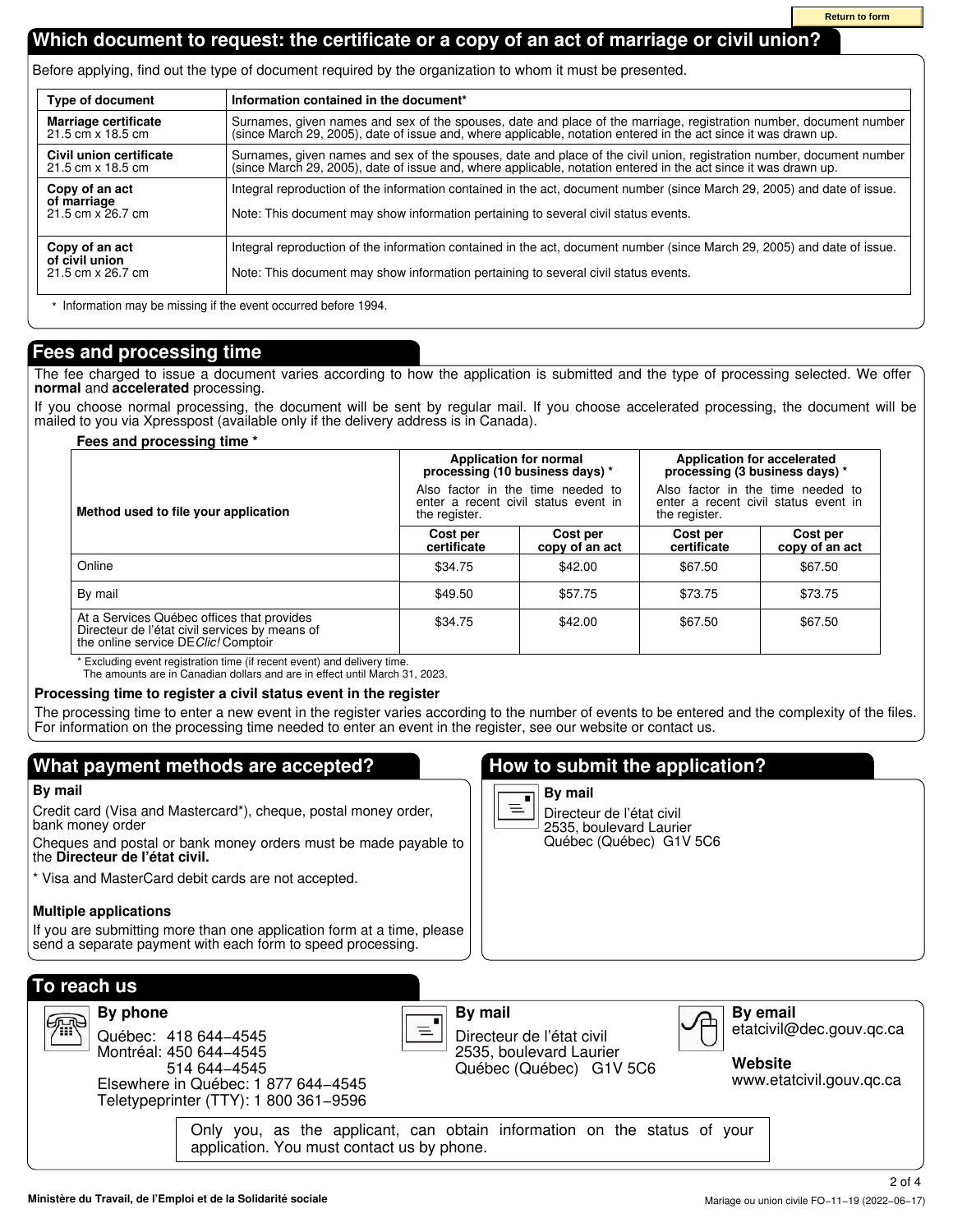# **What documents are used to establish the applicant's identity?**

The Directeur de l'état civil applies security measures to ensure that a person who applies for a civil status document is authorized to obtain it. To establish the **identity** of applicants, we require that they attach **two documents issued by two separate organizations**:

- **a valid photo ID**
- **a valid proof of home address**

If you submit your application **by mail**, you must attach **photocopies**, not original documents.

If you submit your application or request a document **at a Services Québec regional office**, you must present **original documents**, not photocopies, to the clerk.

# **Valid photo ID**

Only the identity documents listed below are accepted. **If you cannot provide one of these documents, contact us** to determine the solution best suited to your situation or fill out the *Declaration du répondant* form and attach it to your application. This form is available on our website.

Digital documents are not accepted as a valid photo ID.

Driver's licence, learner's permit or probationary licence issued  $\blacksquare$ by Québec, another Canadian province or territory or a US state

The driver's licence, learner's permit or probationary licence is accepted as photo ID **only if it is not submitted as proof of home address**.

- $\blacksquare$ Health insurance card issued by a Canadian province and bearing a photograph
- Canadian or foreign passport  $\blacksquare$
- $\blacksquare$ Canadian Citizenship Card (issued between 2002 and 2012)
- $\blacksquare$ Canadian Permanent Resident Card
- $\blacksquare$ US Permanent Resident Card (green card)
- Canadian immigration document **IMM 1442**  $\blacksquare$
- $\blacksquare$ Official IDs for members of the military, police officers or diplomats posted in Canada
- $\blacksquare$ Certificate of Indian Status
- ID card issued by a Canadian province or territory

### **Document validity**

All documents submitted must be in effect or comply with the validity period specified. The document's validity is determined according to the date the Directeur de l'état civil receives the application.

### **Language of documents**

If the required documents are written in a language other than French or English, attach a French translation done or certified true by a member of the Ordre des traducteurs, terminologues et interprètes agréés du Québec.

**To contact the Ordre des traducteurs, terminologues et interprètes agréés du Québec**

Website: **www.ottiaq.org** E−mail: info@ottiaq.org

# **Valid proof of home address**

Only the proofs of home address listed below are accepted. **If you cannot provide one of these documents, please contact us**.

Certain digital documents are accepted as a valid proof of home address:

**Driver's licence, learner's permit or probationary licence issued** by Québec, another Canadian province or territory or a US state

The driver's licence, learner's permit or probationary licence is accepted as proof of home address **only if it is not submitted as photo ID**.

- Municipal or school tax bill (no more than one year old)
- $\blacksquare$ Government postal correspondence (no more than one year old)
- Recent bill from an energy, telephone service or cable provider  $\blacksquare$ (no more than three months old)
- Construction competency certificate (apprentice or  $\blacksquare$ journeyperson)
- Hospital card accompanied by a health insurance card bearing a photograph
- Record of employment or pay slip (no more than three months old)
- Home or car insurance certificate or statement (no more than  $\blacksquare$ one year old)
- School transcript (no more than one year old)
- Bank statement (no more than three months old)
- Canada Post change of address receipt (no more than three  $\blacksquare$ months old)

### **Quality of photocopies**

All photocopied documents must be legible.

### **Front and back document**

Remember to include the photocopy of the back of a document when required, particularly if it shows a change of address or expiry date.

### **Separate photocopies**

If you are submitting more than one application form at a time, attach separate photocopies to each form to speed processing.